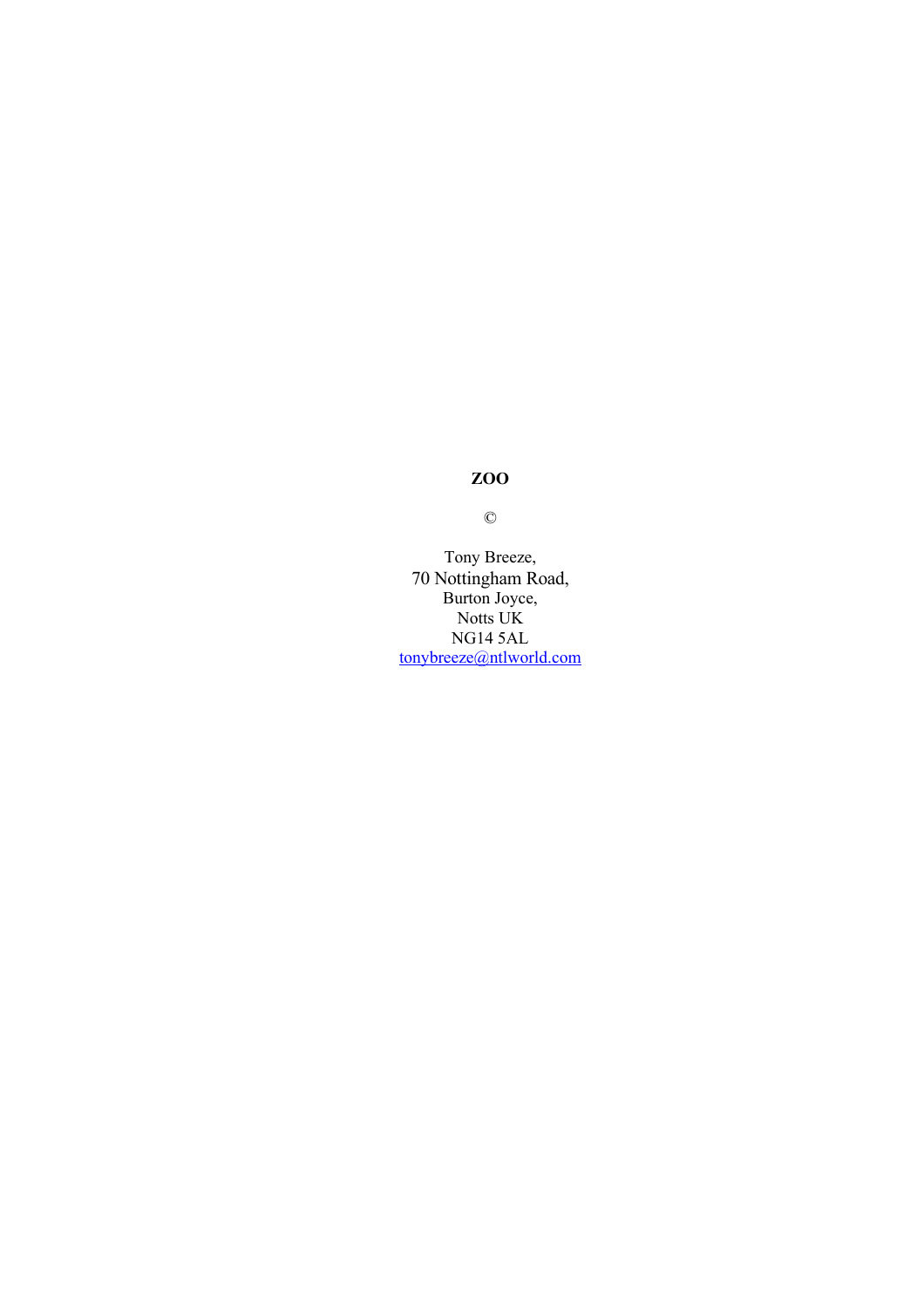Performances or readings of this play may not legally take place before an audience without a licence obtainable on application to:

> VENTUS BOOKS 70 Nottingham Road Burton Joyce Notts NG14 5AL [44 ] 01159-313356 [tonybreeze@ntlworld.com](mailto:tonybreeze@ntlworld.com)

To avoid possible disappointment application should be made, preferably in writing. as early as possible stating :-

- (1) Name- and address of applicant
- (ii) Name and address of society
- (iii) Name and address of theatre or hall where the performances would be held
- (iv) Times and dates of performances

A fee will be charged for this licence which must be paid prior to the first performance otherwise the licence is automatically cancelled and the performance becomes illegal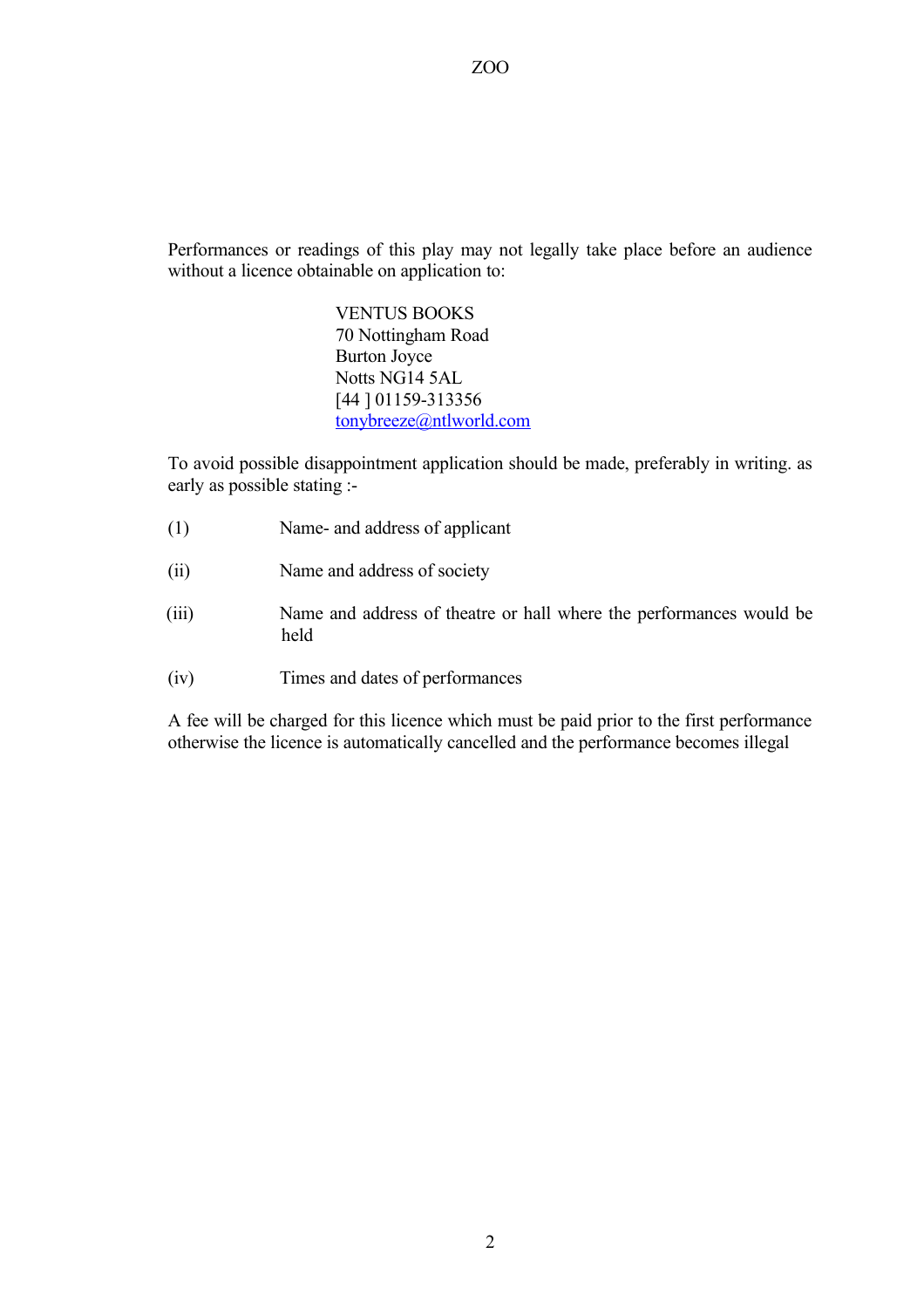## **CHARACTERS**

ZOO

Father Mother Son Daughter General Factotum Old Man Old woman Family man Family woman Children lst young woman 2nd young woman lst young man 2nd young man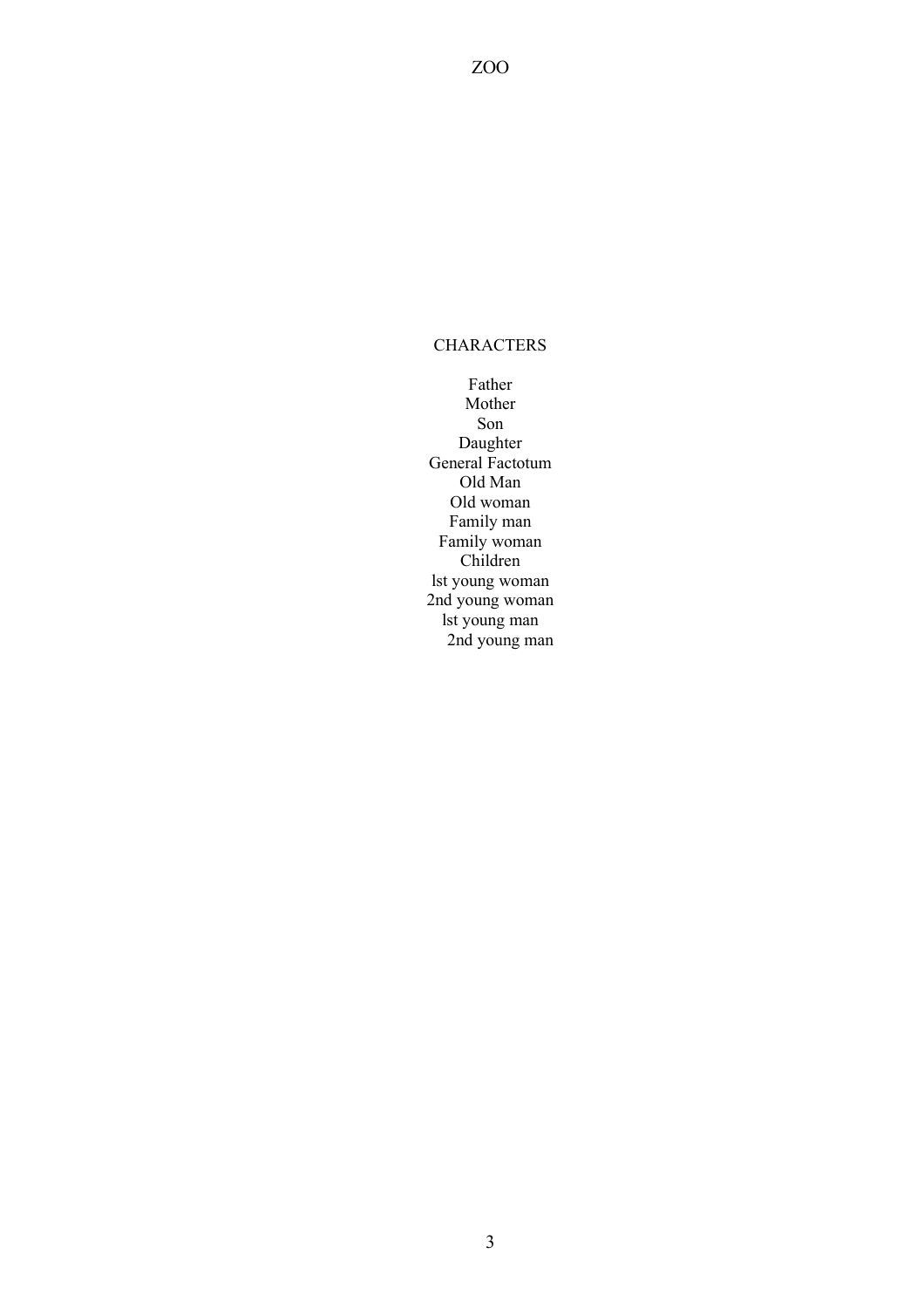There are two armchairs in front of the house curtains. In each chair we can see someone sitting behind a newspaper in dressing gown and pyjamas with their legs visible but not their faces. Beneath one paper are the pyjama-clad legs of a male and beneath the other those of a female.

| Mother | (Commenting on news) I don't know, things get worse every day                                                          |
|--------|------------------------------------------------------------------------------------------------------------------------|
| Father | What's that dear?                                                                                                      |
| Mother | I said things get worse - the newspapers are full of such stories -<br>it's a wonder a body dares to venture out alone |
| Father | Yes dear                                                                                                               |
| Mother | Nothing but sex, crime and violence - they're worse than animals                                                       |
| Father | Yes dear                                                                                                               |
| Mother | Are you listening to me?                                                                                               |
| Father | Of course I am                                                                                                         |
| Mother | What did I just say?                                                                                                   |
| Father | You said, "Are you listening to me?"                                                                                   |
| Mother | No, before that                                                                                                        |
| Father | 'Sex, crime and violence'                                                                                              |
| Mother | You're not really listening                                                                                            |
| Father | I am                                                                                                                   |
| Mother | You're not - all you want to do is read your paper                                                                     |
| Father | I always read the paper after dinner                                                                                   |
| Mother | We never seem to talk any more                                                                                         |
| Father | Of course we do                                                                                                        |
| Mother | All you're bothered about is reading your silly<br>We don't.<br>newspaper                                              |
| Father | OK then $-$ let's talk                                                                                                 |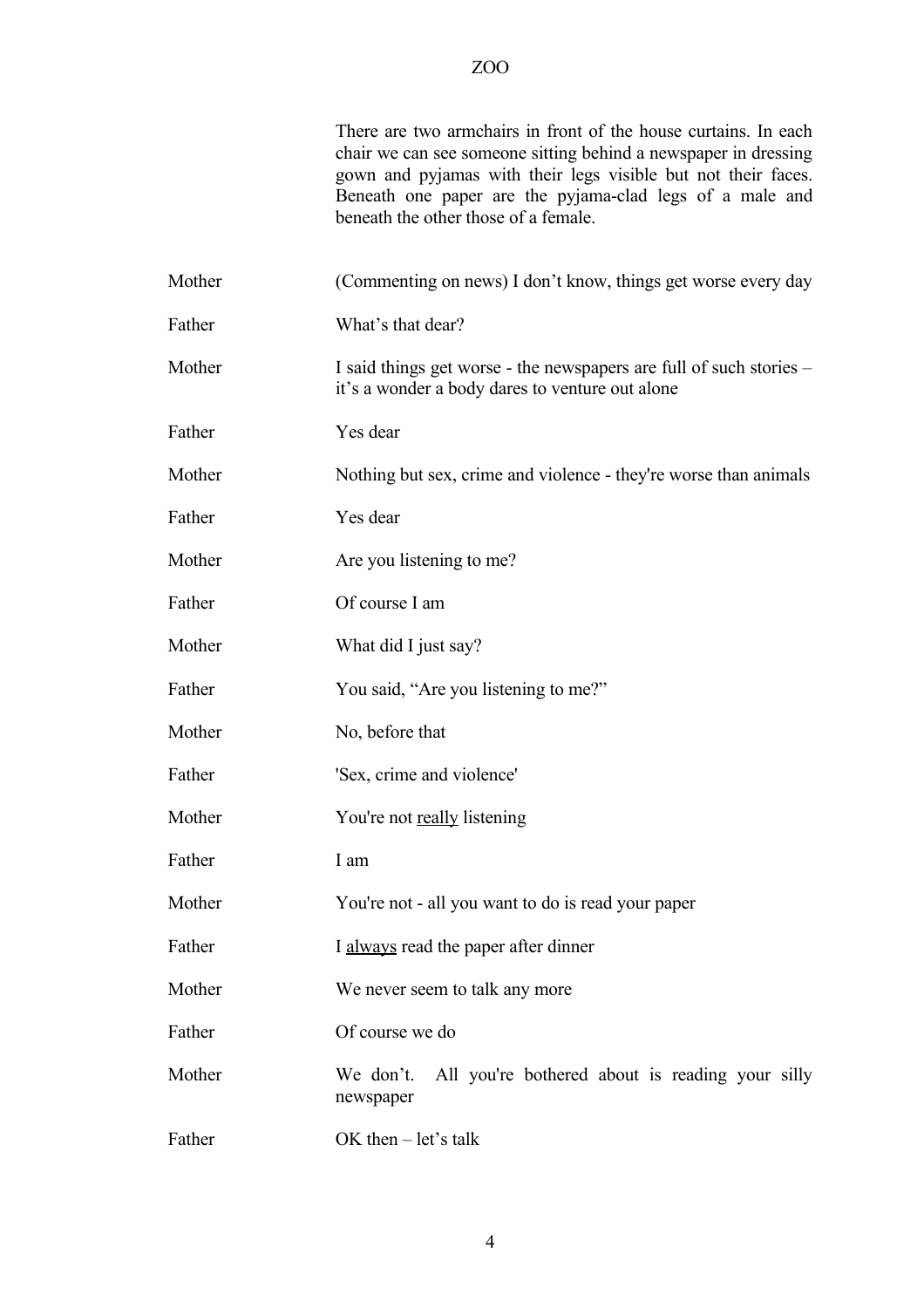|          | (They both put down their papers and we see that their faces are<br>not human but are those of monkeys. They wait for the audience<br>reaction to die down before speaking)        |
|----------|------------------------------------------------------------------------------------------------------------------------------------------------------------------------------------|
| Father   | So what do you want to talk about?                                                                                                                                                 |
| Mother   | I don't know - anything - I'm stuck here with the kids all day, I<br>look forward to you coming home and all you want to do is read<br>your paper. I don't think you care any more |
| Father   | (Getting up to console her) Of course I do                                                                                                                                         |
| Mother   | You don't, you never take me anywhere, we never go out - its<br>ages since we've been anywhere interesting                                                                         |
| Father   | So where do you want to go?                                                                                                                                                        |
| Mother   | I don't know - anywhere - I'm stuck at hare all day while you're<br>out enjoying yourself                                                                                          |
| Father   | You call going to work enjoyment?                                                                                                                                                  |
| Mother   | Well at least you get to speak to somebody occasionally                                                                                                                            |
| Father   | (Going to cuddle her) Baby's feeling lonely                                                                                                                                        |
| Mother   | Don't - the kids will be down soon                                                                                                                                                 |
| Father   | So?                                                                                                                                                                                |
| Mother   | So they'll see us                                                                                                                                                                  |
| Father   | Who cares - come on - give us a kiss                                                                                                                                               |
| Mother   | Not now                                                                                                                                                                            |
| Father   | Come on, don't be shy                                                                                                                                                              |
|          | (Enter two monkey children, a boy and girl, fresh from the<br>bathroom with dressing gowns, drying their hair with towels)                                                         |
| Son      | (Chanting) We know what you're doing!                                                                                                                                              |
| Daughter | Caught you - you were kissing, weren't you?                                                                                                                                        |
| Mother   | Of course not                                                                                                                                                                      |
| Son      | Yes you were                                                                                                                                                                       |
| Father   | Its time you two were in bed                                                                                                                                                       |
| Daughter | We just came down to say goodnight                                                                                                                                                 |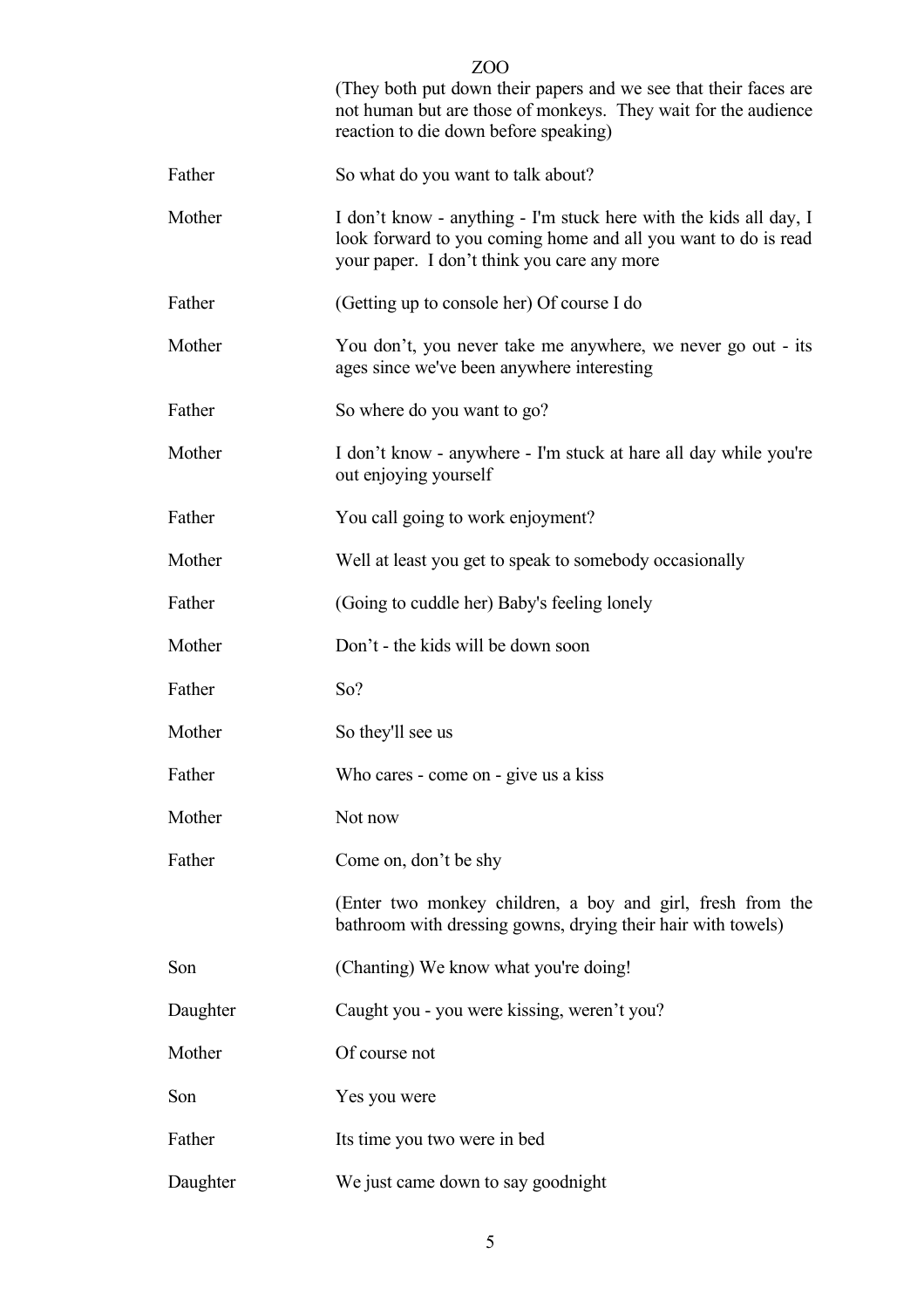| Son      | ZOO<br>And to remind you of what day it is tomorrow         |
|----------|-------------------------------------------------------------|
| Father   | Why? What day is it?                                        |
| Daughter | Don't you remember? Shame on you Daddy                      |
| Father   | (Turning to woman) What's tomorrow?                         |
| Mother   | It happens to be your son's birthday                        |
| Son      | Yes!                                                        |
| Father   | Of course it is                                             |
| Daughter | You'd forgotten                                             |
| Father   | I hadn't                                                    |
| Daughter | You had                                                     |
| Father   | I hadn't - I was only teasing - so where do you want to go? |
| Daughter | Somewhere special                                           |
| Father   | You name it                                                 |
| Son      | I don't know                                                |
| Father   | How about a museum?                                         |
| Daughter | They're boring                                              |
| Son      | Yeah, boring                                                |
| Father   | Where else? Come on, name your poison                       |
| Mother   | Why don't we take them to the safari park?                  |
| Father   | The what?                                                   |
| Mother   | The safari park                                             |
| Daughter | Where they keep those funny animals?                        |
| Father   | Isn't that a bit expensive?                                 |
| Mother   | What if it is                                               |
| Father   | O.K. then, why not? Would you like that?                    |
| Son      | Yeah!                                                       |
| Daughter | Can we go for the whole day?                                |
| Father   | Sure - is it a deal?                                        |
| Son      | (Shaking hands) Deal                                        |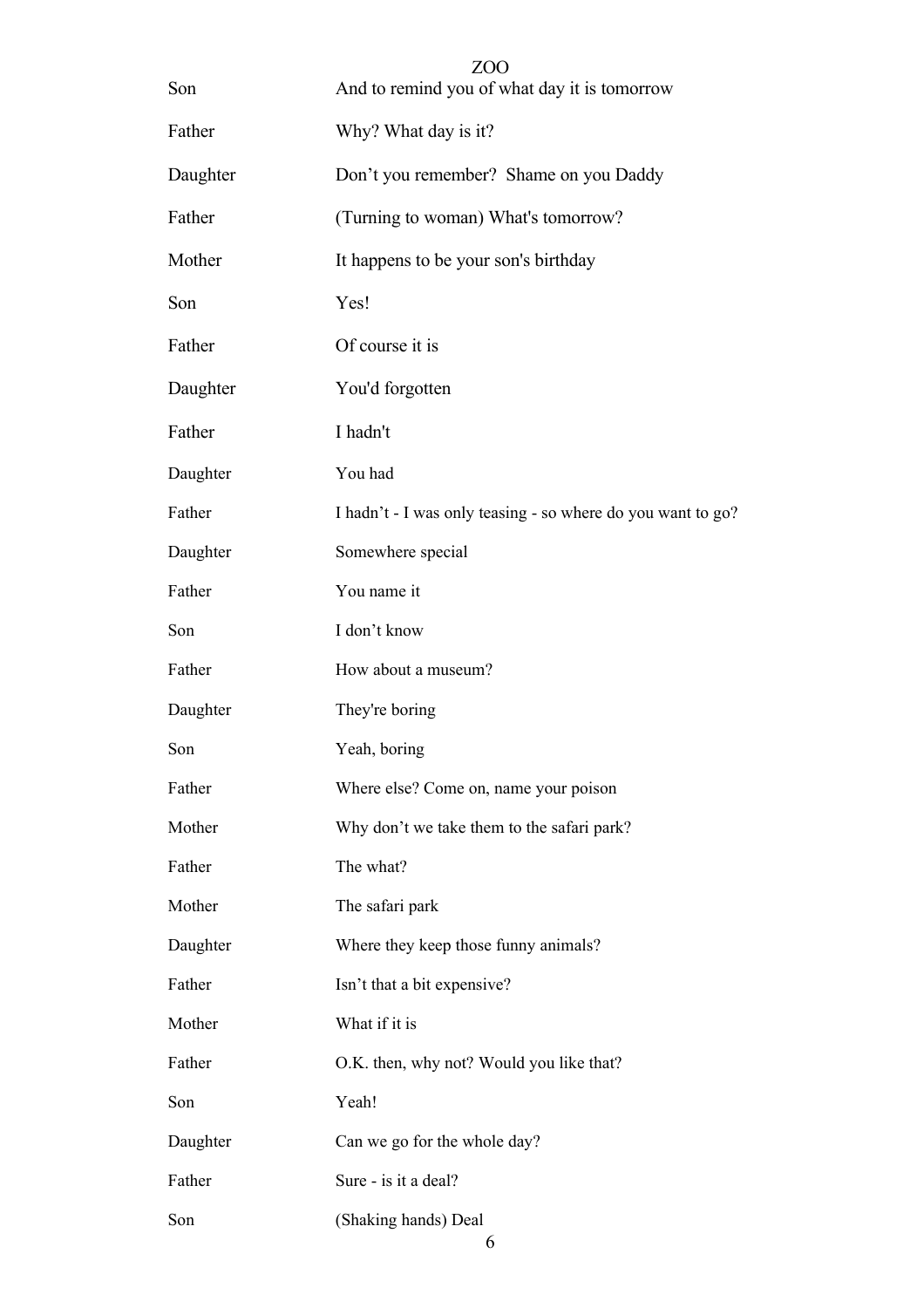| Mother    | But you'll have to be up early                                                                                                                                                                                                                                                                                                                                                                                                                                                                                                                                                                                                                                                                                                                                                                                |
|-----------|---------------------------------------------------------------------------------------------------------------------------------------------------------------------------------------------------------------------------------------------------------------------------------------------------------------------------------------------------------------------------------------------------------------------------------------------------------------------------------------------------------------------------------------------------------------------------------------------------------------------------------------------------------------------------------------------------------------------------------------------------------------------------------------------------------------|
| Daughter  | Don't worry, we will                                                                                                                                                                                                                                                                                                                                                                                                                                                                                                                                                                                                                                                                                                                                                                                          |
| Father    | Now both of you off to bed                                                                                                                                                                                                                                                                                                                                                                                                                                                                                                                                                                                                                                                                                                                                                                                    |
| Daughter  | Will you read us a story?                                                                                                                                                                                                                                                                                                                                                                                                                                                                                                                                                                                                                                                                                                                                                                                     |
| Father    | Only if you're both in bed in two minutes                                                                                                                                                                                                                                                                                                                                                                                                                                                                                                                                                                                                                                                                                                                                                                     |
| Daughter  | Come on                                                                                                                                                                                                                                                                                                                                                                                                                                                                                                                                                                                                                                                                                                                                                                                                       |
|           | (They scamper off and there's a short blackout while they remove<br>their pyjama bottoms - music is played "Mama's taking us to the zoo<br>tomorrow" - when the lights come up we can see inside four<br>darkened living areas created from cut-out rocks where the creatures<br>live. There is rickety caveman-like furniture and outside the gardens<br>are divided by rickety fencing)                                                                                                                                                                                                                                                                                                                                                                                                                     |
| Attendant | (Bringing them on perhaps through the audience) Keep together<br>please, keep together, we can't afford to have you running off                                                                                                                                                                                                                                                                                                                                                                                                                                                                                                                                                                                                                                                                               |
| Mother    | Come on, we've got to keep together                                                                                                                                                                                                                                                                                                                                                                                                                                                                                                                                                                                                                                                                                                                                                                           |
| Daughter  | He's being naughty again                                                                                                                                                                                                                                                                                                                                                                                                                                                                                                                                                                                                                                                                                                                                                                                      |
| Son       | I'm not                                                                                                                                                                                                                                                                                                                                                                                                                                                                                                                                                                                                                                                                                                                                                                                                       |
| Daughter  | He is                                                                                                                                                                                                                                                                                                                                                                                                                                                                                                                                                                                                                                                                                                                                                                                                         |
| Father    | If you don't behave yourself I wont bring you again - birthday or<br>no birthday                                                                                                                                                                                                                                                                                                                                                                                                                                                                                                                                                                                                                                                                                                                              |
| Attendant | When you've quite finished - are we all together?  Right<br>then,  ladies and gentlemen, welcome to the Darwin Safari<br>Park - as you know this is the largest wildlife park in the country<br>and because it's so large we're able to keep our animals here in<br>their natural state - the park is so large in fact that we believe the<br>animals may not even be aware that they're in captivity<br>Before we go into the compound I have to give you a word of<br>warning - the creatures you are about to see are a protected<br>species and have to be treated with the greatest of care $-$ this is<br>their home and they don't like being disturbed - which is why we<br>built the observation post - when we go in I want you to be very<br>quiet and to move very slowly in case we disturb them |
| Mother    | Are they dangerous?                                                                                                                                                                                                                                                                                                                                                                                                                                                                                                                                                                                                                                                                                                                                                                                           |
| Daughter  | Do they bite?                                                                                                                                                                                                                                                                                                                                                                                                                                                                                                                                                                                                                                                                                                                                                                                                 |
| Mother    | I hope not                                                                                                                                                                                                                                                                                                                                                                                                                                                                                                                                                                                                                                                                                                                                                                                                    |
|           |                                                                                                                                                                                                                                                                                                                                                                                                                                                                                                                                                                                                                                                                                                                                                                                                               |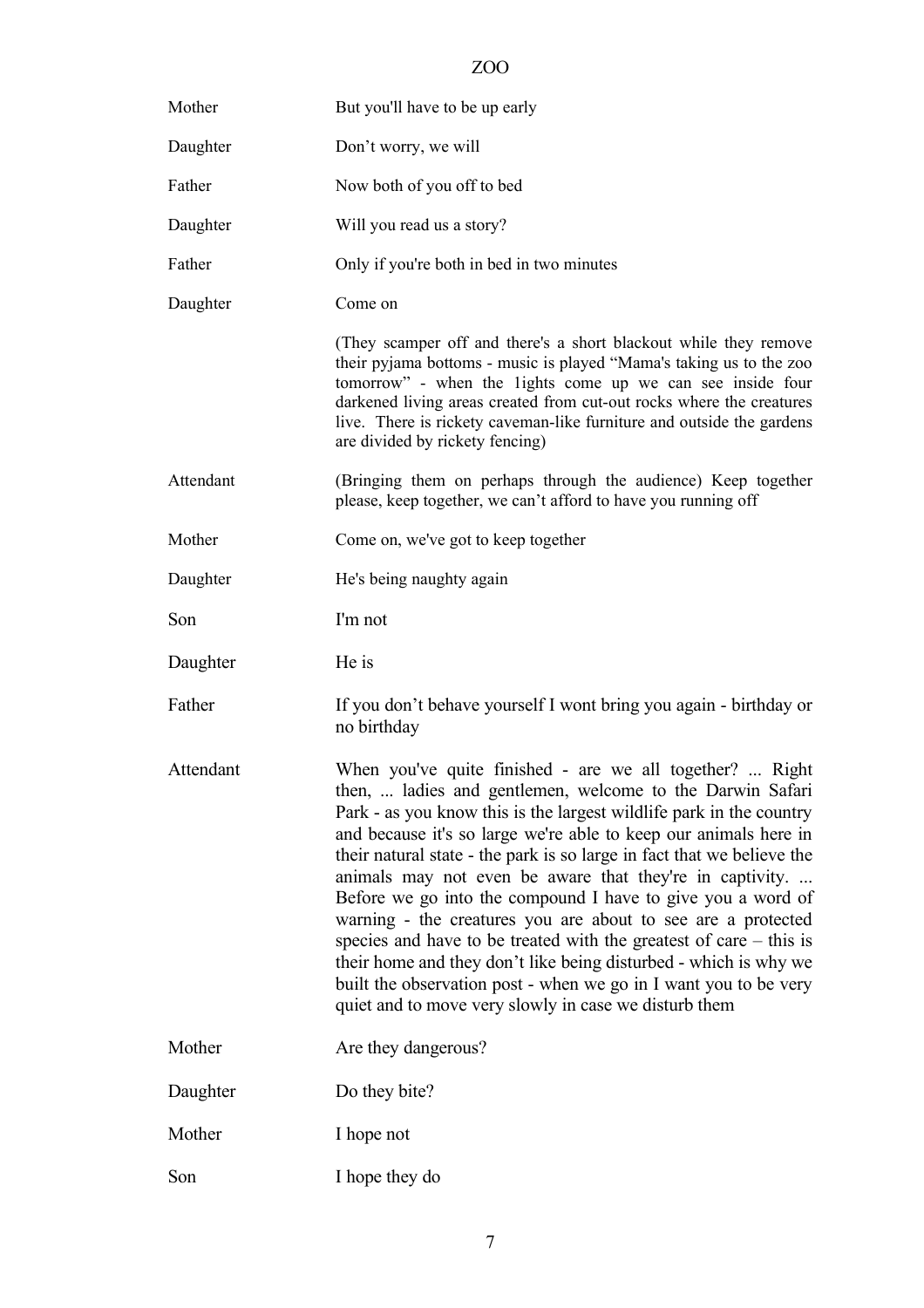|           | ZOO                                                                                                                                                                                                                                                                                                                       |
|-----------|---------------------------------------------------------------------------------------------------------------------------------------------------------------------------------------------------------------------------------------------------------------------------------------------------------------------------|
|           | (There is an area for the observation post either at the front of<br>the stage or amongst the audience so that the visitors' voices can<br>prevail over the background noises that the animals make. The<br>visitors may wear stage mikes or the animals may freeze when<br>the visitors are making any comments)         |
| Attendant | (Leading them in) Quietly now, as quietly as you can - (in<br>hushed tones) Keep very still - they're very shy and you never<br>know whether they'll appear or not - it may be a bit early for<br>them yet - they're probably still as leep                                                                               |
| Son       | Why did we have to come this early?                                                                                                                                                                                                                                                                                       |
| Father    | You want to see them properly don't you?                                                                                                                                                                                                                                                                                  |
| Son       | (Loud whisper) I can hear something - there's one coming                                                                                                                                                                                                                                                                  |
|           | (All the animals that appear in the following scene are humans<br>dressed in cavemen clothing of rags and furs. There's a rattling<br>of milk bottles and a caveman milkman comes jogging on, stops,<br>looks around him like a nervous prairie dog and begins dropping<br>bottles onto the doorsteps of the living areas |
| Son       | (Amazed) Look at it!                                                                                                                                                                                                                                                                                                      |
| Daughter  | Isn't it funny - it looks just like one of us                                                                                                                                                                                                                                                                             |
| Attendant | You can laugh, but there are some people who say that we're<br>actually descended from them - personally I'm not so sure                                                                                                                                                                                                  |
| Son       | (Loud whisper) What's it doing?                                                                                                                                                                                                                                                                                           |
| Attendant | They seem to have a system where this one goes round waking<br>all the others up in the morning.                                                                                                                                                                                                                          |
| Mother    | Are they intelligent?                                                                                                                                                                                                                                                                                                     |
| Attendant | Well they have a form of intelligence, but not as we know it                                                                                                                                                                                                                                                              |
| Daughter  | I can see another one moving over there                                                                                                                                                                                                                                                                                   |
|           | (A light comes up on the home of an elderly cave couple where<br>an old cavewoman in curlers is getting up. She puts in her teeth,<br>puts on her dressing gown and comes out to collect the milk)                                                                                                                        |
| Son       | Good heavens! What is it?                                                                                                                                                                                                                                                                                                 |
| Attendant | That's one of the older females                                                                                                                                                                                                                                                                                           |
| Son       | She looks awful                                                                                                                                                                                                                                                                                                           |
|           | (The old female looks around at the insult but cant see the<br>offender)                                                                                                                                                                                                                                                  |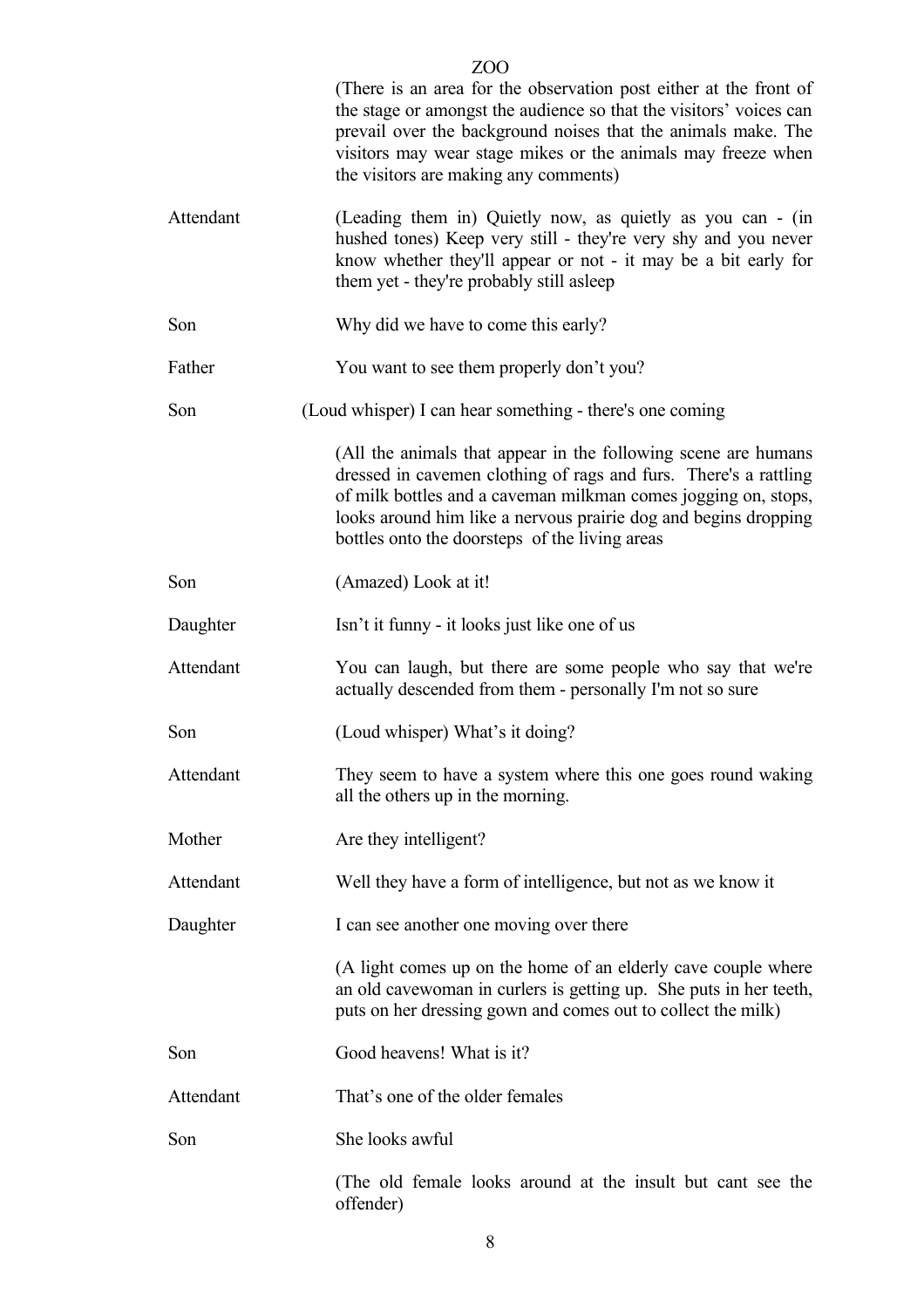| Daughter  | No she doesn't - I like her - have they got names for them?                                                                                                                                                                    |
|-----------|--------------------------------------------------------------------------------------------------------------------------------------------------------------------------------------------------------------------------------|
| Attendant | Yes, we call that one Hilda                                                                                                                                                                                                    |
| Mother    | Hilda? She's cute (Calls to her) Hilda! Here Hilda!                                                                                                                                                                            |
|           | (Hilda looks around again but can't see anyone)                                                                                                                                                                                |
| Attendant | Please - you shouldn't really do that - we want to try and keep<br>them as natural as possible                                                                                                                                 |
| Father    | If you think she's cute you need glasses                                                                                                                                                                                       |
| Attendant | I'm afraid they all go like that when they get old                                                                                                                                                                             |
| Son       | (Seeing an old man getting up in the same house) There's<br>another one                                                                                                                                                        |
| Attendant | That's the male                                                                                                                                                                                                                |
| Daughter  | What's his name?                                                                                                                                                                                                               |
| Attendant | "Bernard" - he's a bit bad tempered in the morning                                                                                                                                                                             |
| Son       | Why?                                                                                                                                                                                                                           |
| Attendant | He just is                                                                                                                                                                                                                     |
| Daughter  | (Calling) Bernard! Here Bernard!                                                                                                                                                                                               |
|           | (Bernard looks around grumpily chuntering to himself but can't<br>see<br>them)                                                                                                                                                 |
| Mother    | (To husband) That's what you'll be like when you get old                                                                                                                                                                       |
| Father    | Not likely                                                                                                                                                                                                                     |
| Son       | What do they do here all day?                                                                                                                                                                                                  |
| Attendant | We've studied them for a long time - they have some very<br>interesting behaviour patterns - if you keep watching you'll see<br>they go through the same routines every morning - its wonderful<br>to watch and so predictable |
|           | (We see the caveman Bernard go to the bathroom for a shower<br>or bath and begin singing to himself)                                                                                                                           |
| Attendant | This is the grooming routine.                                                                                                                                                                                                  |
|           | (Bernard stands at the mirror which is audience-side, gargling,<br>pulling faces and combs what little hair he has left)                                                                                                       |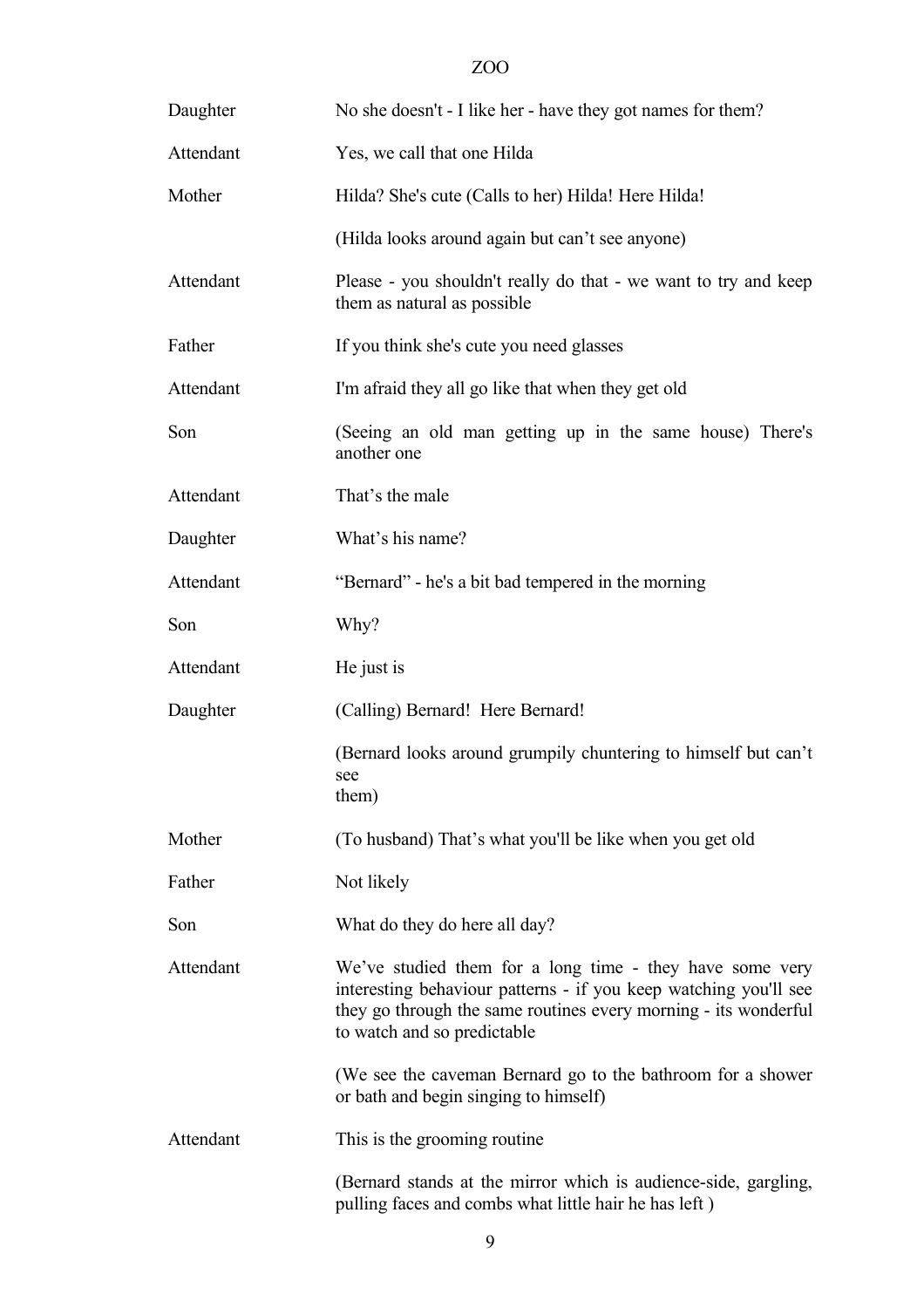| Mother    | Isn't he ugly?                                                                                                                                                                                                                                                                                                                      |
|-----------|-------------------------------------------------------------------------------------------------------------------------------------------------------------------------------------------------------------------------------------------------------------------------------------------------------------------------------------|
| Daughter  | Just like Daddy                                                                                                                                                                                                                                                                                                                     |
| Father    | Watch it                                                                                                                                                                                                                                                                                                                            |
| Son       | Do they do this every morning?                                                                                                                                                                                                                                                                                                      |
| Attendant | Every morning without fail                                                                                                                                                                                                                                                                                                          |
| Mother    | What comes next?                                                                                                                                                                                                                                                                                                                    |
| Attendant | The morning feed                                                                                                                                                                                                                                                                                                                    |
| Father    | What do they actually eat?                                                                                                                                                                                                                                                                                                          |
| Attendant | We've tried giving them sensible food but they're very set in<br>their ways                                                                                                                                                                                                                                                         |
|           | (The couple sit down to pour bowls of All Bran - when they<br>speak to each other we hear the garbled grumbling tone of their<br>conversation rather than their exact words)                                                                                                                                                        |
| Daughter  | What's he saying?                                                                                                                                                                                                                                                                                                                   |
| Attendant | His milk's off  this next bits interesting, you'll like this. This<br>is what they call "entertainment"                                                                                                                                                                                                                             |
|           | (The woman switches on a stone-age radio and we hear a well-<br>known morning radio programme in the background)                                                                                                                                                                                                                    |
| Mother    | No?                                                                                                                                                                                                                                                                                                                                 |
| Son       | Are there any young ones?                                                                                                                                                                                                                                                                                                           |
| Attendant | Yes, in the next pen                                                                                                                                                                                                                                                                                                                |
|           | (The light goes down on the old couple [or they freeze] and<br>comes up on the second pen where a younger caveman couple<br>lie in bed snoring and a gang of children run in and start jumping<br>on them, pillow fighting, etc.)                                                                                                   |
| Daughter  | Ah, they're lovely - can we take one home?                                                                                                                                                                                                                                                                                          |
| Mother    | Don't be silly dear, where would we keep it?                                                                                                                                                                                                                                                                                        |
|           | (The family caveman is fed up with the kids and gets up and<br>shouts at them incomprehensibly and they run off crying - the<br>woman, who is heavily pregnant, gets up and begins to argue<br>with him, defending the children, in noises sounding like words<br>but not quite distinguishable as such - they both argue, pointing |